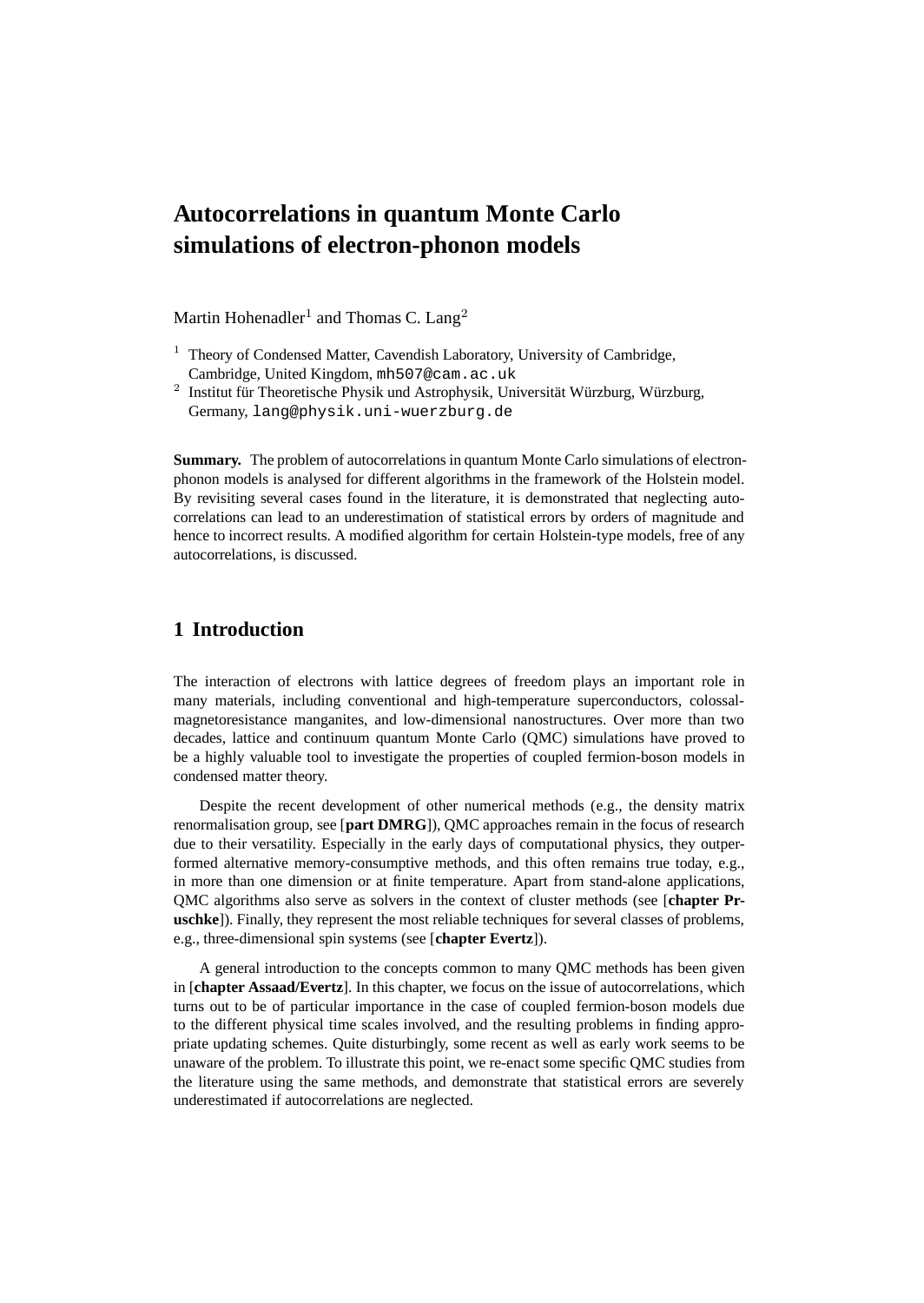This chapter is organised as follows. In section 2, we introduce the model considered, and section 3 gives a brief description of the algorithms used. Numerical evidence for the problem of autocorrelations is presented in section 4, whereas their origin and a possible solution are the topic of section 5. We end with our conclusions in section 6.

# **2 Model**

We consider the *Holstein model* which is defined by the Hamiltonian

$$
H = -t \sum_{\langle i,j \rangle \sigma} c_{i,\sigma}^{\dagger} c_{j,\sigma} + \frac{\omega_0}{2} \sum_i (\widehat{p}_i^2 + \widehat{x}_i^2) - \alpha \sum_{i,\sigma} \widehat{n}_{i,\sigma} \widehat{x}_i.
$$
 (1)

Here  $c_{i,\sigma}^{\dagger}$  creates an electron with spin  $\sigma$  at site i, and  $\hat{n}_i = \sum_{\sigma} \hat{n}_{i,\sigma}$  with  $\hat{n}_{i,\sigma} = c_{i,\sigma}^{\dagger} c_{i,\sigma}$ . The phonon degrees of freedom at site i are described by the momentum  $\hat{p}_i$  and coordinate (displacement)  $\hat{x}_i$  of a harmonic oscillator. The model parameters are the nearest-neighbour hopping amplitude t, the Einstein phonon frequency  $\omega_0$  and the electron-phonon coupling  $\alpha$ . We shall also refer to the spinless Holstein model, which can be obtained from equation (1) by dropping spin indices and sums over  $\sigma$ . We consider D-dimensional lattices with  $V = N^D$ sites and periodic boundary conditions. A useful dimensionless coupling constant is  $\lambda =$  $\alpha^2/(\omega_0 W) = 2E_P/W$ , where  $W = 4tD$  and  $E_P$  denote the free bandwidth and the polaron binding energy, respectively.

The Holstein model provides a framework to study numerous problems associated with electron-phonon interaction, such as polaron formation, superconductivity or charge-densitywave formation. Besides, more complicated models such as the Holstein-Hubbard model share the same structure of the phonon degrees of freedom and the electron-phonon interaction, so that the following discussion in principle applies to a wider range of problems.

### **3 Methods**

To set the stage for the discussion of autocorrelations, we provide here a brief summary of the most important details of the different QMC algorithms employed. For details we refer the reader to [1; 2] and [**chapter Assaad/Evertz**].

### **3.1 One-electron method**

For the one-electron case (the polaron problem), we make use of the world-line method originally proposed in [3; 4]. Dividing the imaginary-time axis  $[0, \beta]$  ( $\beta = (k_B T)^{-1}$  is the inverse temperature) into intervals of length  $\Delta \tau = \beta/L \ll 1$  according to the Suzuki-Trotter approximation (see [chapter Assaad/Evertz]), the result for the fermionic<sup>3</sup> partition function reads

<sup>&</sup>lt;sup>3</sup> The bosonic part can be calculated exactly [4] and is therefore not considered.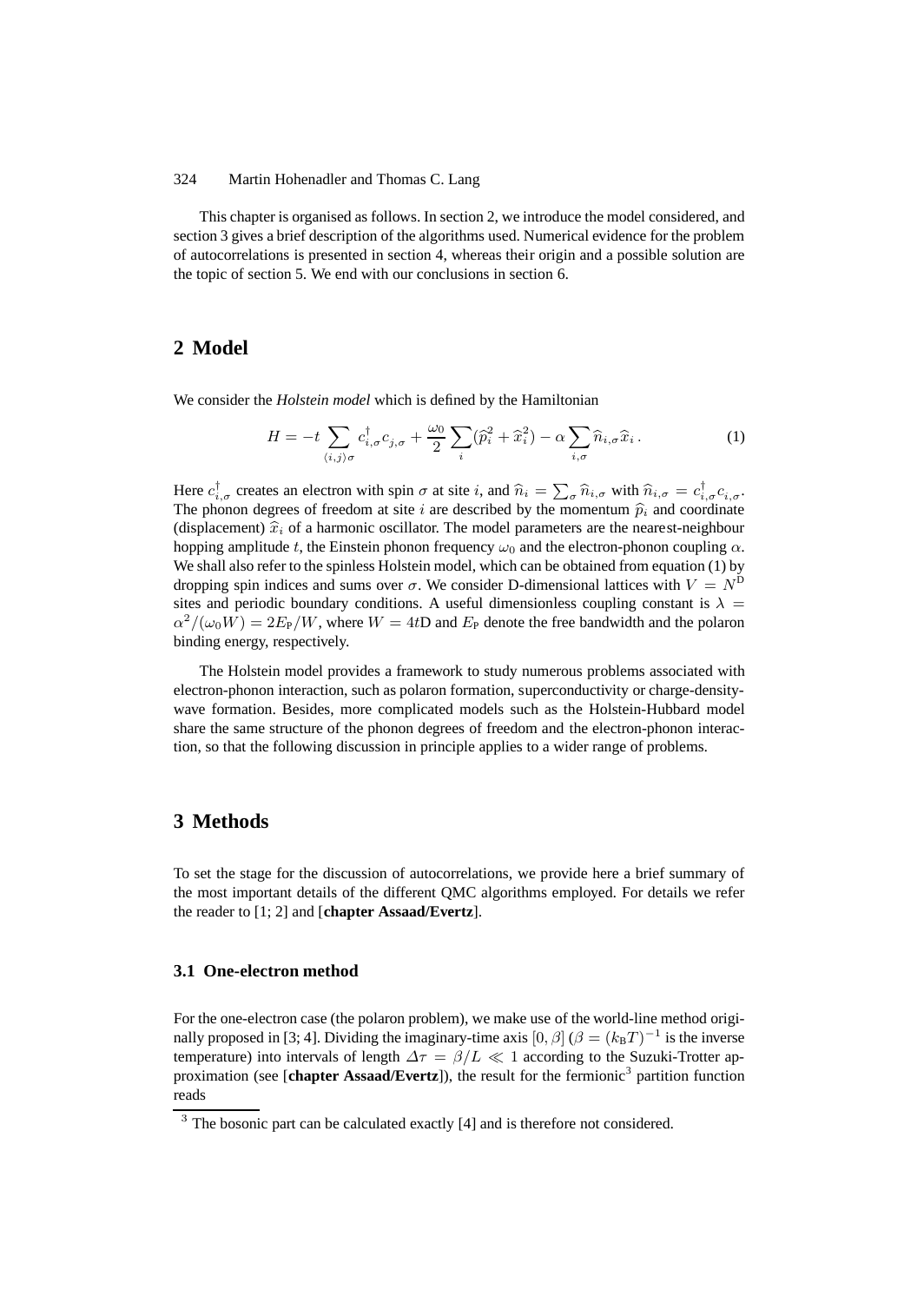Autocorrelations in QMC simulations of electron-phonon models 325

$$
Z_L^{\mathfrak{f}} = \sum_{\{\mathbf{r}_{\tau}\}} w_{\mathfrak{f}}(\{\mathbf{r}_{\tau}\}), \quad w_{\mathfrak{f}}(\{\mathbf{r}_{\tau}\}) = \exp\bigg[\sum_{\tau,\tau'=1}^{L} F(\tau-\tau')\delta_{\mathbf{r}_{\tau},\mathbf{r}_{\tau'}}\bigg]\prod_{\tau=1}^{L} I(\mathbf{r}_{\tau+1}-\mathbf{r}_{\tau}), \tag{2}
$$

with the fermionic weight  $w_f$ . The fermion world-lines, specified by a position vector  $\mathbf{r}_{\tau}$  on each time slice,<sup>4</sup> are subject to periodic boundary conditions both in real space and imaginary time, and the sum in equation (2) is over all allowed configurations.

The retarded electron (self-)interaction due to electron-phonon coupling is described by the memory function

$$
F(\tau) = \frac{\omega_0 \Delta \tau^3 \alpha^2}{4L} \sum_{\nu=0}^{L-1} \frac{\cos(2\pi \tau \nu/L)}{1 - \cos(2\pi \nu/L) + (\omega_0 \Delta \tau)^2/2},
$$
(3)

whereas electron hopping is manifest in the Fourier-transformed lattice propagator

$$
I(\mathbf{r}) = \frac{1}{V} \sum_{\mathbf{k}} \cos(\mathbf{k} \cdot \mathbf{r}) \exp\left(2\Delta \tau t \sum_{\zeta=1}^{D} \cos k_{\zeta}\right).
$$
 (4)

The system described by the partition function (2) is characterised by an additional dimension (imaginary time), as well as by a complicated retarded (i.e., non-local in imaginary time) interaction. As first shown in [3], it may be simulated by means of Markov Chain MC in combination with the Metropolis algorithm [5]. The updating consists in choosing a random time slice  $\tau_0 \in [1, L]$  and a random spatial component  $\zeta_0 \in [1, D]$ , and proposing a local change  $r'_{\tau_0,\zeta_0} = r_{\tau_0,\zeta_0} \pm 1$ , which is to be accepted with probability  $\min[1, w_f(\mathbf{r}'_\tau)/w_f(\mathbf{r}_\tau)].$ 

#### **3.2 Many-electron method**

A frequently used method for simulations of many-electron systems is the grand-canonical determinant QMC method [2], introduced for interacting fermions in [**chapter Assaad/Evertz**]. The corresponding grand-canonical Hamiltonian is given by  $\mathcal{H} = H - \mu \sum_{i,\sigma} \hat{n}_{i,\sigma}$ , where  $\mu$  denotes the chemical potential. For the Holstein model, the integration over the fermionic degrees of freedom can be done exactly, whereas for the Holstein-Hubbard model with electron-electron interaction it is done by means of MC sampling over Hubbard-Stratonovitch fields (see [**chapter Assaad/Evertz**]).

In the original approach of [2], the Trotter approximation to the partition function reads

$$
Z_{L}^{\mathsf{f}} = \text{const.} \int \mathcal{D} \mathbf{x} \underbrace{\prod_{\sigma} \det \left[ (1 + \prod_{\tau=1}^{L} e^{-\Delta \tau K^{\sigma}} e^{-\Delta \tau I^{\sigma}(\{\mathbf{x}_{\tau}\})} \right]}_{w_{\mathsf{f}}(\{\mathbf{x}_{\tau}\})} e^{-\Delta \tau S_{\mathsf{b}}(\{\mathbf{x}_{\tau}\})}, \quad (5)
$$

with  $K^{\sigma}$ ,  $I^{\sigma}$  denoting the matrix representations of the spin- $\sigma$  component of the first respectively last term (including the minus signs) in Hamiltonian (1).

The bosonic action is given by

<sup>&</sup>lt;sup>4</sup> We use bold symbols to indicate the vector character of a quantity. The exact definition of the components should be clear from the context.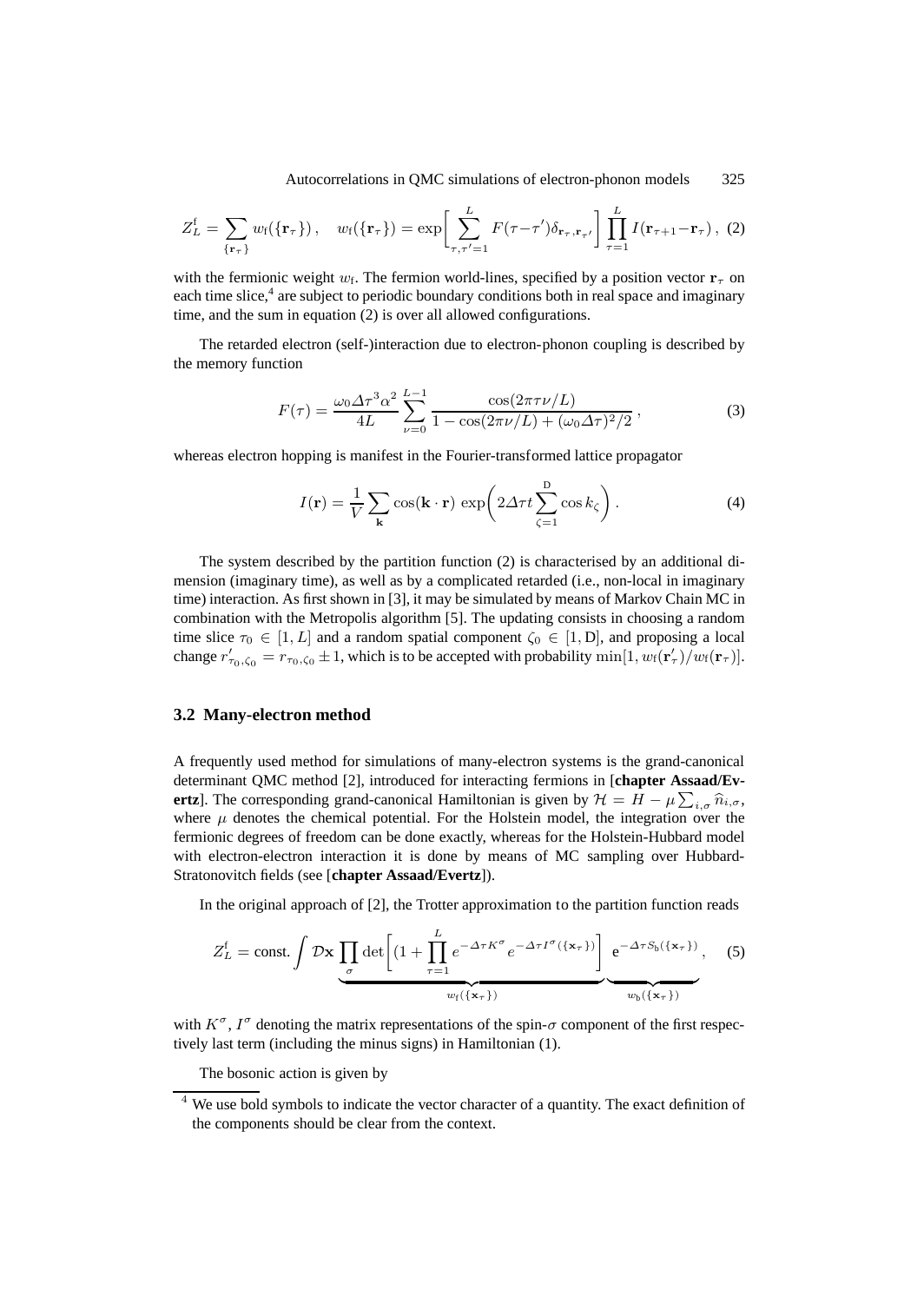$$
S_{\rm b}(\{\mathbf{x}_{\tau}\}) = \sum_{i=1}^{V} \sum_{\tau=1}^{L} \left[ \frac{\omega_0}{2} x_{i,\tau}^2 + \frac{1}{2\omega_0 \Delta \tau^2} (x_{i,\tau} - x_{i,\tau+1})^2 \right] = \sum_{i=1}^{L} x_i^{\rm T} A x_i. \tag{6}
$$

Here the sampling is over all possible phonon configurations  $\{x_\tau\}$  of the bosonic degrees of freedom. In the simplest approach, we select a random time slice  $\tau_0 \in [1, L]$  and a random lattice site  $i_0 \in [1, V]$ , and propose a modified phonon configuration  $x'_{i_0, \tau_0} = x_{i_0, \tau_0} \pm \delta x$ . The latter is then accepted with probability  $\min[1, w_f(\{\mathbf{x}'_\tau\})w_b(\{\mathbf{x}'_\tau\})/w_f(\{\mathbf{x}_\tau\})w_b(\{\mathbf{x}_\tau\})]$ . The change  $\Delta x$  is determined by requiring a reasonable acceptance rate. An improved (global) updating scheme will be discussed below.

# **4 Problem of autocorrelations**

We now come to a discussion of autocorrelations, which are analysed using the binning and Jackknife methods introduced in [**chapter Janke**]. As shown in [**chapter Janke**], the integrated autocorrelation time  $\tau_{\mathcal{O},int}$  associated with an observable  $\mathcal O$  can be estimated by plotting the statistical error as obtained from a binning/Jackknife analysis as a function of binsize  $k$ , and deducing the binsize required for "saturation". The increase of the error with increasing  $k$  demonstrates the fact that unjustified neglect of autocorrelations leads to an underestimation of errors and hence to incorrect results. Explicitly, the statistical error  $\Delta\mathcal{O}$  for a given number of (correlated) measurements  $N_{\text{meas}}$  increases with  $\tau_{\mathcal{O},\text{int}}$  as  $(\Delta \mathcal{O})^2 \propto 2\tau_{\mathcal{O},\text{int}}/N_{\text{meas}}$ .

#### **One electron**

As a specific case, we consider world-line simulations of the Holstein polaron, i.e., the Hamiltonian (1) with a single electron. This problem has first been studied by means of QMC in [3]. The same method has also been used in [6] as well as in [7], and its generalisations represent a versatile tool for studies of more general systems with one or two fermions. In [3; 6], the authors skipped L (the number of time slices) steps between successive measurements.

We take  $\lambda = 1$ , close to the critical coupling where the small-polaron crossover occurs in the adiabatic regime [8], leading to the occurrence of critical slowing down for  $\omega_0/t \ll 1$ [7]. To compare with [4], we choose the same parameters  $\beta t = 5$ ,  $L = 32$ ,  $N = 32$  and  $\omega_0/t=1$ .

In figure 1, we show results for the statistical error of the fermionic contribution to the total energy<sup>5</sup> as obtained from a binning analysis with variable binsize  $k$ . The uncertainty of the binning error increases with decreasing binsize, leading to fluctuations. Note the logarithmic scale on the abscissa.

Skipping  $N_{\text{skip}} = L = 32$  steps between measurements, we find for the one-dimensional (1D) case that the statistical error increases roughly by a factor of 7, i.e., it is substantially larger than the estimate obtained from binning with  $k = 1$ , which corresponds to the usual procedure to calculate statistical errors from uncorrelated data.

<sup>5</sup> Autocorrelation times are similar for other observables.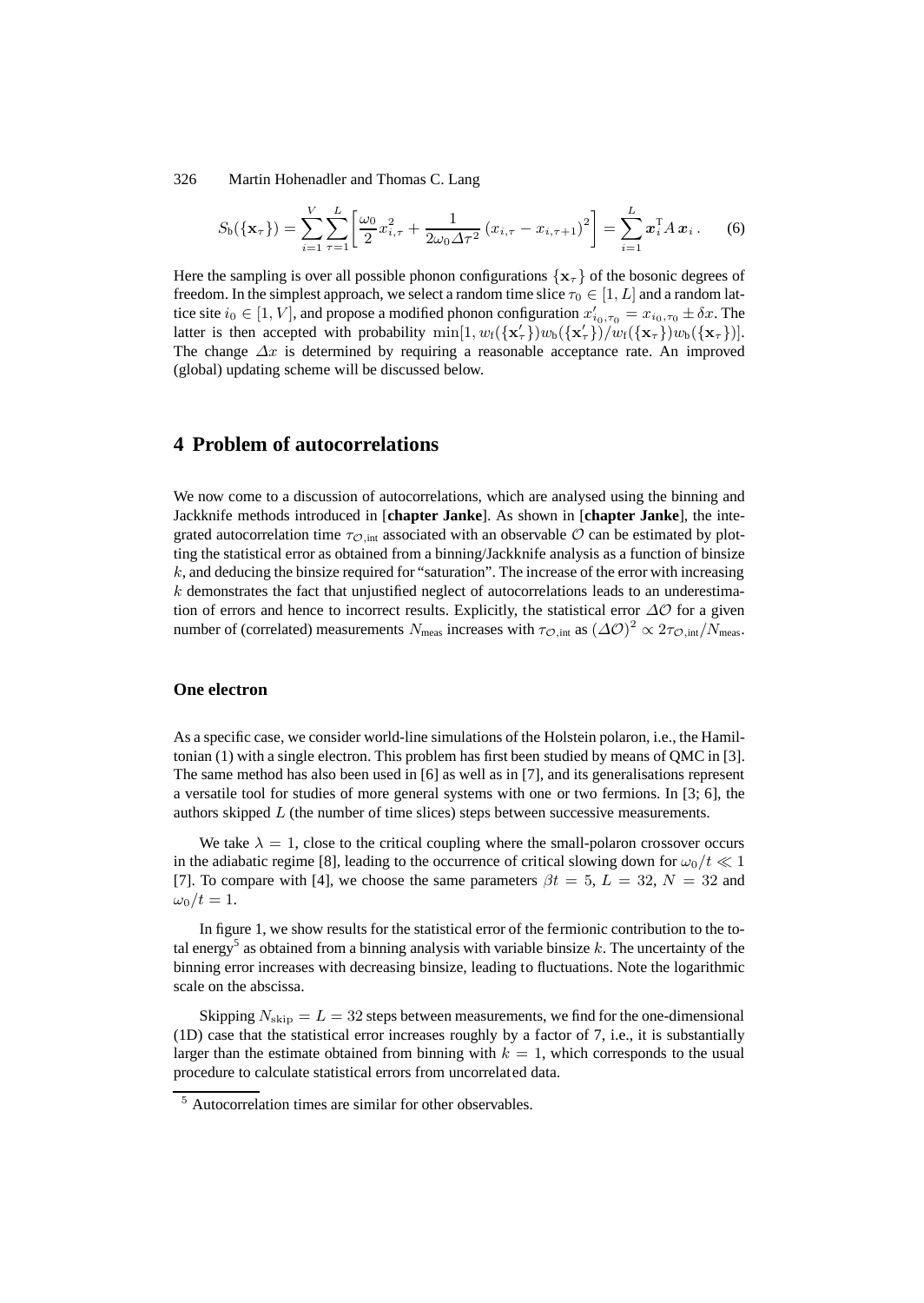

**Fig. 1.** Statistical error of the fermionic total energy  $E_f$  as a function of binsize k, normalised to the result for the maximum binsize, obtained with the world-line method [4]. Results are for the Holstein model with one electron,  $N = 32$  and  $\lambda = 1$ .

The situation is slightly worse in three dimensions, with the real error being again about an order of magnitude larger. This may be related to the local updating, as the "relative" difference between two entire successive world-line configurations is smaller in higher dimensions if only a single coordinate  $r_{\tau_0, \zeta_0}$  is changed.

Finally, we also consider the more demanding 2D case of low temperature  $\beta t = 15$ and small phonon frequency  $\omega_0/t = 0.1$ , which has been studied using the same method in [6; 7]. As discussed below, the smaller values of  $\omega_0$  and  $\Delta \tau$  give rise to substantially longer autocorrelation times. Indeed, despite the larger number of skipped steps  $N_{\text{skip}} = L = 300$ , convergence of the statistical error is slower as a function of  $k$ .

An alternative algorithm free of autocorrelations, which can also be applied to the manyelectron case, has been proposed in [9] and will be discussed in section 5.

# **Many-electron case**

It is important to point out that the occurrence of long autocorrelation times is not restricted to the one-electron case. The problem is at least as serious for the two-electron model [7], and accurate simulations in the many-electron case turn out to be unfeasible in many cases [10] due to autocorrelations times exceeding  $10^4$  MC steps.

To illustrate this point, we consider two parameter sets for the Holstein model at half filling (one electron per lattice site), representative of the work in [11] and [12]. We use the finite-temperature determinant QMC method, although the results of [11] have been obtained using the projector method (see [**chapter Assaad/Evertz**]; autocorrelation times are usually comparable). Owing to the substantially larger computational effort as compared to oneelectron calculations, we were not able to obtain converged results. Therefore, and to compare different parameters, we show in figure 2 the statistical error of the bosonic energy  $E<sub>b</sub>$  =  $(\omega_0/2)\langle\sum_i(\hat{p}_i^2 + \hat{x}_i^2)\rangle$ , normalised to the error for binsize  $k = 1$ . The definition of  $\lambda$  in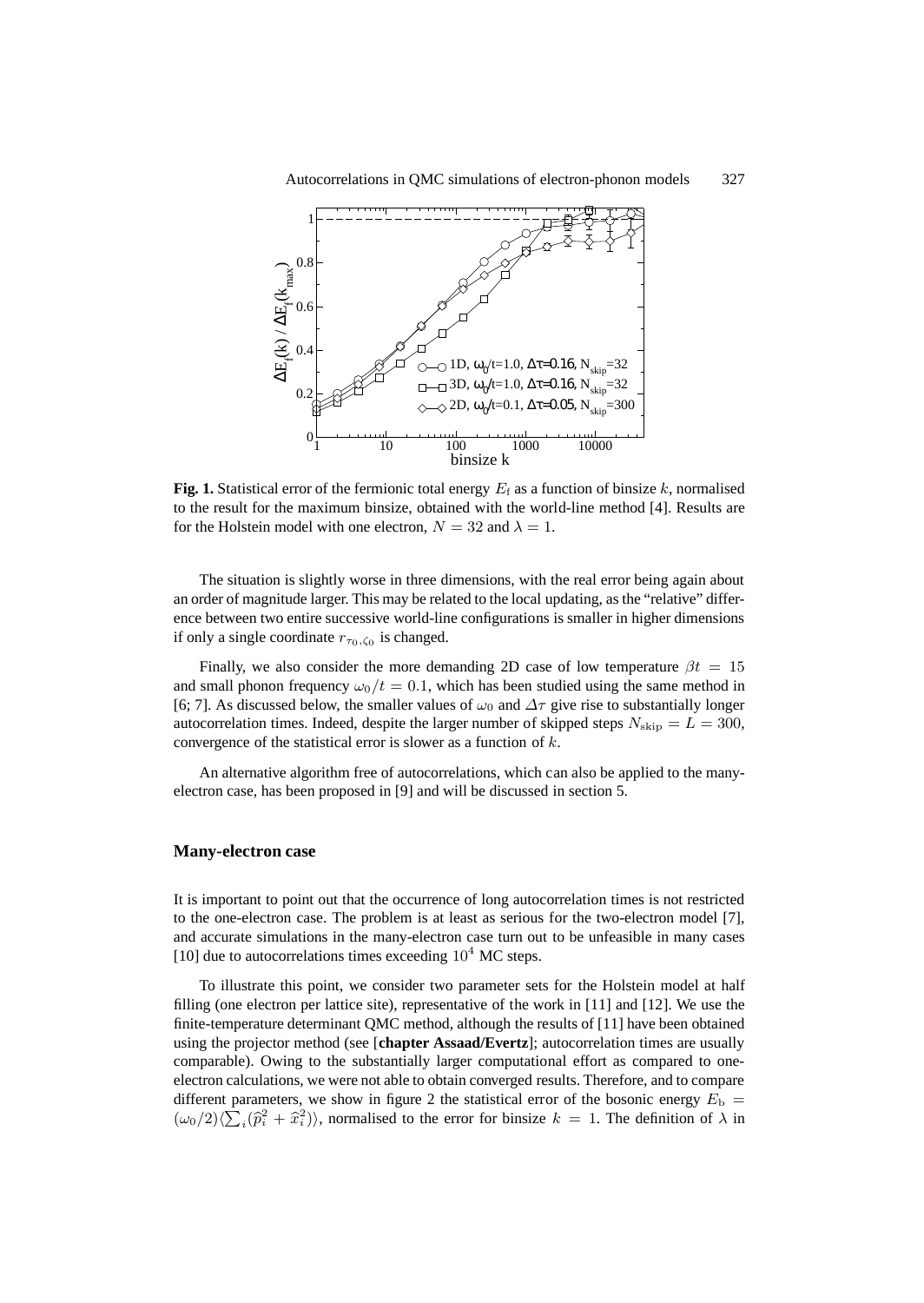

**Fig. 2.** Statistical error of the bosonic energy  $E<sub>b</sub>$  as a function of binsize k, normalised to the result for  $k = 1$ , obtained with the determinant QMC method [2]. Results are for the Holstein model at half filling  $n = 1$ ,  $\beta t = 10$  and  $\omega_0/t = 1$ . Errorbars are not shown.

terms of the coupling constant g used in [11; 12] reads  $\lambda = 2g^2/(\omega_0 W)$ , and we have used  $N_{\rm skip}=1.$ 

The strong increase of statistical errors as a function of binsize in figure 2 illustrates the substantial autocorrelations in such simulations. No saturation can be seen in our data even for the largest binsize  $k > 10^4$  shown (cf figure 1) and, in contrast to the world-line method of section 3, skipping thousands of steps is usually not practicable in the manyelectron case. In our opinion, this suggests that reliable results for the Holstein model in the many-electron case are extremely challenging to obtain using the determinant QMC method, and the situation becomes even worse for  $\omega_0/t < 1$ . Similar conclusions can be drawn about the spinless Holstein model, models with phonon modes of different symmetry [10], as well as Holstein-Hubbard models with local and/or non-local Coulomb interaction [13].

Despite these difficulties, some early work [12] as well as more recent papers, e.g., [11; 14], seem to be unaware of this problem. This issue becomes even more critical if dynamical quantities such as the one-electron spectral function are calculated. The reason lies in the necessity to perform an analytical continuation to real frequencies, which turns out to be an extremely ill-conditioned problem (see [**chapter Mishchenko**]) whose solution—obtained for example by the Maximum Entropy method [15; 16]—depends crucially on the statistical noise of the input data (the imaginary-time Green function). Any underestimation of errors, or the neglect of significant autocorrelations between measurements on different time slices can lead to incorrect results. Furthermore, meaningful statistical errors for dynamical properties are difficult to obtain, and are often not reported at all.

## **5 Origin of autocorrelations and principal components**

To understand the problem and to find solutions, it is instructive to look at the physical origin of autocorrelations in more detail [9]. To this end, let us consider the non-interacting limit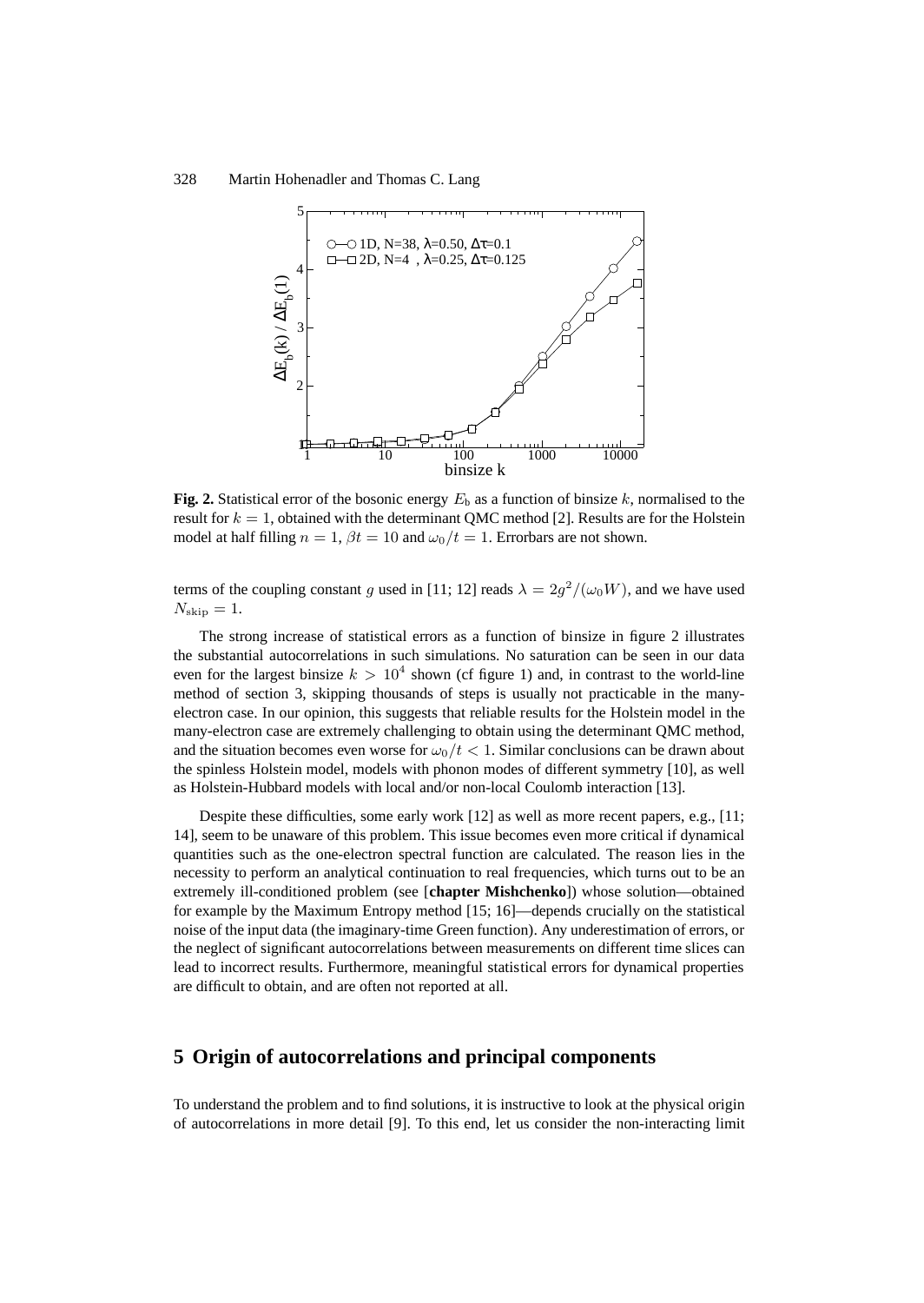$(t = \alpha = 0)$ , in which the partition function  $Z_L \sim \int \mathcal{D}x e^{-\Delta \tau S_b}$ . As discussed in [17], the difficulties encountered in QMC simulations, even for the simple case of a single ( $N = 1$ ) quantum-mechanical harmonic oscillator, result from the large condition number (the ratio of largest to smallest eigenvalue) of the matrix A in the bosonic action  $S_b$  [equation (6)]. For  $\Delta \tau \ll 1$ , this number scales as  $(\omega_0 \Delta \tau)^{-2}$  [17], causing autocorrelation times to grow quadratically with decreasing phonon frequency or increasing number of Trotter slices L. This is very unfortunate, as small phonon frequencies are frequently encountered in materials of interest, and small values of  $\Delta\tau$  are desirable to control the Trotter error.

The physical reason for these correlations becomes obvious if we look at the free bosonic action [equation (6)], which is proportional to the energy of a given phonon configuration. The first term of  $S<sub>b</sub>$  corresponds to the kinetic energy of the oscillators, and the second term describes a coupling in imaginary time—a pure quantum-mechanical effect. Due to this interaction, a large change of a single phonon degree of freedom,  $x_{i_0, \tau_0}$  say, is very unlikely to be accepted due to the associated large energy change  $\sim (\omega_0 \Delta \tau)^{-1}$ . However, using only small changes  $\Delta x$ , successive phonon configurations will be highly correlated. This behaviour carries over to the interacting case with one or many electrons, as well as to more general models.

The situation is not completely obvious for the world-line algorithm, because the phonon degrees of freedom are integrated out analytically. However, the retarded self-interaction entering simulations in terms of  $F(\tau)$  [equation (3)] gives rise to the same problem. Moreover, for large  $\alpha$  (strong coupling), electronic hopping becomes very unlikely ( $F(\tau) \sim \alpha^2$ ), causing the acceptance rate to approach zero and thus again giving rise to autocorrelations.<sup>6</sup> The situation is expected to be slightly better for the continuous-time variant of the algorithm [18] because hopping events may occur at arbitrary points in imaginary time.

We now discuss a solution for the problem of autocorrelations in simulations of certain Holstein-type models. It is based on a transformation of the bosonic action to a so-called *principal component representation* [9], which is obtained by writing

$$
S_{\mathbf{b}} = \sum_{i=1}^{V} \mathbf{x}_i^{\mathrm{T}} A \mathbf{x}_i = \sum_{i=1}^{V} \mathbf{x}_i^{\mathrm{T}} A^{1/2} A^{1/2} \mathbf{x}_i = \sum_{i=1}^{V} \xi_i^{\mathrm{T}} \cdot \xi_i, \quad \xi_i = A^{1/2} \mathbf{x}_i, \tag{7}
$$

with the aforementioned  $L \times L$  matrix A, and the principal components  $\xi$ , in terms of which S<sup>b</sup> becomes diagonal. Using this representation, the bosonic weight reduces to a *Gaussian distribution*,  $w_b = e^{-\Delta \tau \sum_i \xi_i^T \cdot \xi_i}$ . For  $\alpha = 0$ , sampling can be done exactly in terms of the new variables  $\xi_{i,\tau}$  using the Box-Muller method [19].

To further illustrate the origin of autocorrelations, as well as the transformation to principal components, we show in figure 3(a) a schematic representation of the distribution of values for a pair  $(p, p')$  of two phonon momenta (shaded area). The elongated shape originates from the strong correlations mediated by  $S_b$ , and requires a transition  $A \rightarrow B$  between two points in phase space to be performed in many small steps, leading in turn to long autocorrelation times.

In contrast, the axes of the principal components  $\xi, \xi'$  in figure 3(b) lie along the axes of the ellipse, and a single MC update of  $\xi'$  is sufficient to get from A to B. Although we have

 $6$  In the world-line algorithm, the discrete stepsize used for updates cannot be reduced below one lattice constant.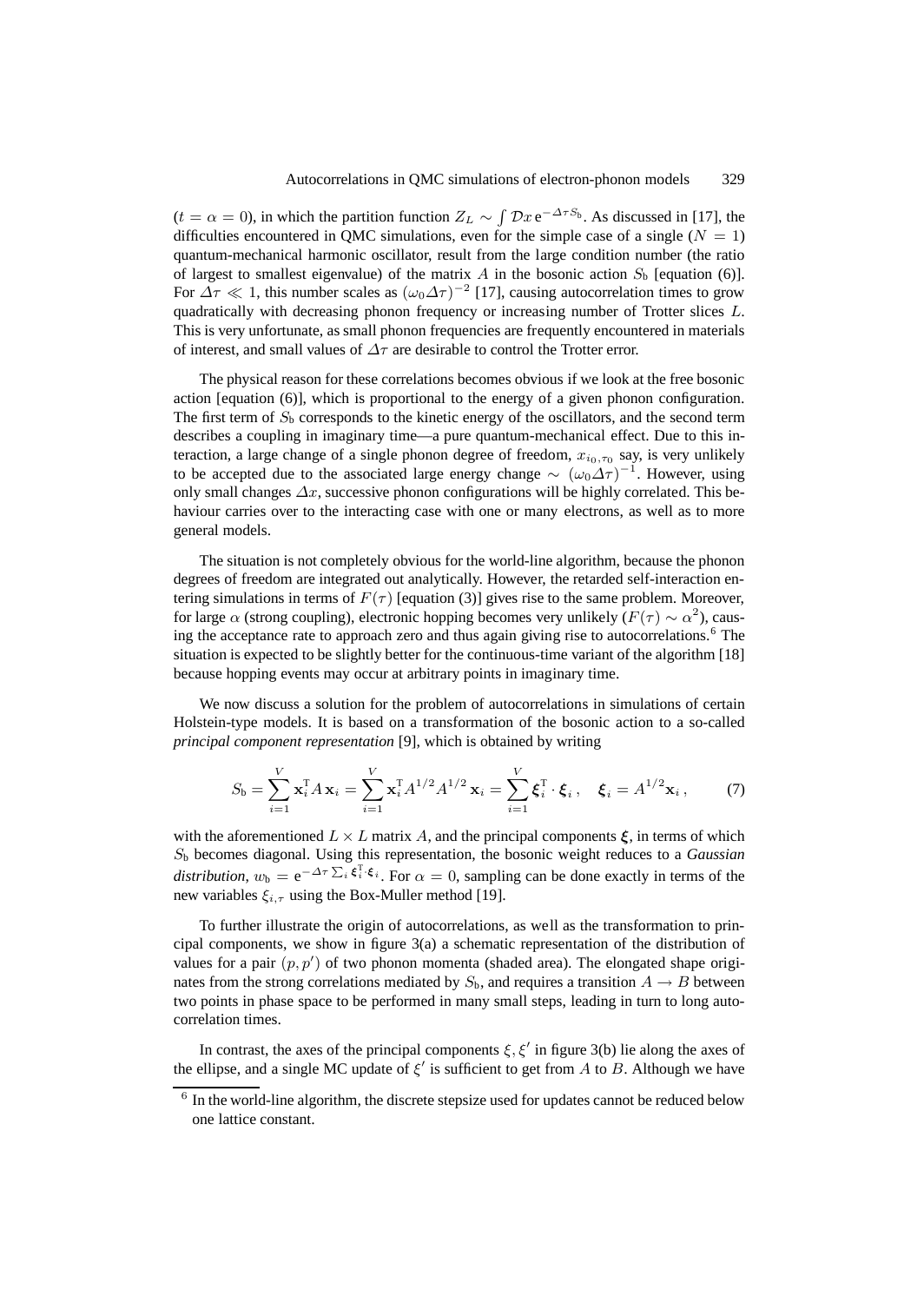

**Fig. 3.** Schematic illustration of the transformation from phonon momenta  $p, p'$  to principal components  $\xi, \xi'$  (see text).

sketched the more general case, the distribution after the exact transformation (7)—under which  $w_b$  becomes a Gaussian—is actually circular in the new variables  $\xi, \xi'$  (dashed line in figure 3(b)).

Whereas exact sampling without autocorrelations in straight forward in the non-interacting case  $\alpha = 0$ , the dependence of  $w_f$  on the phonon coordinates  $x_{i,\tau}$  for  $\alpha > 0$  does not permit a simple separation of bosonic and fermionic contributions in the updating process. Therefore, it has been proposed [9] to base the QMC algorithm on the Lang-Firsov transformed Hamiltonian, which has no explicit coupling of  $x$  to electronic degrees of freedom. To this end, it is advantageous to sample the phonon momenta  $p$  instead of  $x$ , as the former depend only weakly on the electronic degrees of freedom [9], which enables us to treat the fermionic weight  $w_f$  as a part of the observables, and renders the MC sampling exact and rejection-free (every new configuration is accepted). Consequently, we avoid a warm-up phase, autocorrelations and the computationally expensive evaluation of  $w_f$  in the updating process.

The method outlined here has been successfully applied to the polaron [9; 20], bipolaron [21], and the (spinless) many-polaron problem [22]. Unfortunately, attempts to generalise this approach to the Holstein-Hubbard model, or the spinful Holstein model, have not been successful [13]. Although the Lang-Firsov transformation improves the sampling of phonon configurations via principal components, the complex phase in the transformed hopping term [9] induces a severe sign problem [13; 22]. Despite encouraging acceptance rates, this global updating scheme does not permit reliable statements concerning a possible decrease of autocorrelation times.

# **6 Conclusions**

By revisiting several QMC studies of Holstein models carried out in the past we have illustrated the severe problem of autocorrelations in simulations of electron-phonon models, in accordance with [10]. In particular, we have shown that statistical errors can be underestimated by orders of magnitude if autocorrelations are neglected. This is particularly dangerous when calculating dynamic properties using, e.g., Maximum Entropy methods, where meaningful errorbars can usually not be obtained, introducing substantial uncertainties into the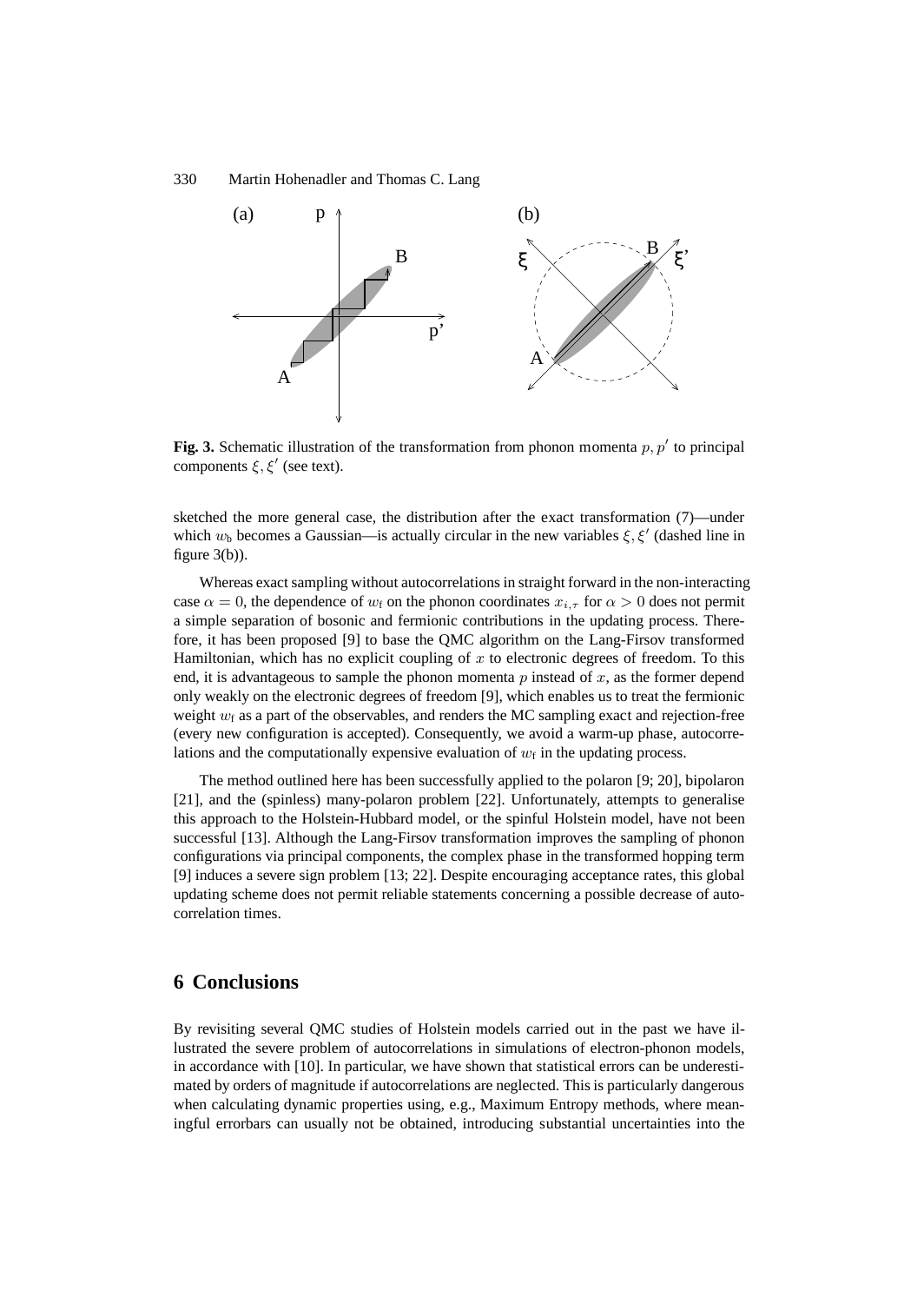results. Besides, long autocorrelation times can also lead to critical slowing down as well as non-ergodic sampling during finite-time MC runs—both phenomena being additional sources for underestimated statistical errors—thereby also affecting the expectation values of observables.

Similar to the infamous minus-sign problem (see [**chapter Assaad/Evertz**]), autocorrelations in QMC simulations seem to result from the fact that one is dealing with an illconditioned physical problem. As a consequence, their appearance is not restricted to the Holstein-type models considered here (see [**chapter Evertz**]), or the particular QMC methods employed. Besides, autocorrelations even occur in simulations of classical systems ([**chapter Janke**]), although the problem is usually not as substantial as for coupled fermion-boson systems. This general observation strongly suggests that great care has to be taken when performing any MC simulations in order to avoid incorrect results.

Significant advances in terms of efficiency and applicability can be achieved by constructing a physically motivated global updating scheme. One such possibility has been presented here in terms of a transformation to principal components. However, a general solution to overcome the problem of autocorrelations in simulations of electron-phonon models is not yet known.

# **Acknowledgements**

MH acknowledges financial support by the Austrian Science Fund (FWF) through the Erwin-Schrödinger Grant No J2583. We thank Pavel Kornilovitch for useful discussion.

### **References**

- [1] H. de Raedt, A. Lagendijk, Phys. Rep. **127**, 233 (1985)
- [2] R. Blankenbecler, D.J. Scalapino, R.L. Sugar, Phys. Rev. D **24**, 2278 (1981)
- [3] H. De Raedt, A. Lagendijk, Phys. Rev. Lett. **49**, 1522 (1982)
- [4] H. De Raedt, A. Lagendijk, Phys. Rev. B **27**, 6097 (1983)
- [5] N. Metropolis, A. Rosenbluth, A. Teller, E. Teller, J. Chem. Phys. **21**, 1087 (1953)
- [6] P.E. Kornilovitch, J. Phys.: Condens. Matter **9**, 10675 (1997)
- [7] M. Hohenadler, H. Fehske, J. Phys.: Condens. Matter (2007)
- [8] H. Fehske, A. Alvermann, M. Hohenadler, G. Wellein, in *Polarons in Bulk Materials and Systems with Reduced Dimensionality*, ed. by G. Iadonisi, J. Ranninger, G. De Filippis (IOS Press, Amsterdam, Oxford, Tokio, Washington DC, 2006), Proc. Int. School of Physics "Enrico Fermi", Course CLXI, pp. 285–296
- [9] M. Hohenadler, H.G. Evertz, W. von der Linden, Phys. Rev. B **69**, 024301 (2004)
- [10] D. Eckert, Phononen im hubbard modell. Master's thesis, University of Würzburg (1997)
- [11] K. Tam, S. Tsai, D.K. Campbell, A.H. Castro Neto, cond-mat/0607700 (unpublished)
- [12] P. Niyaz, J.E. Gubernatis, R.T. Scalettar, C.Y. Fong, Phys. Rev. B **48**, 16 011 (1993)
- [13] T.C. Lang, Dynamics and charge order in a quarter filled ladder coupled to the lattice. Master's thesis, TU Graz (2005)